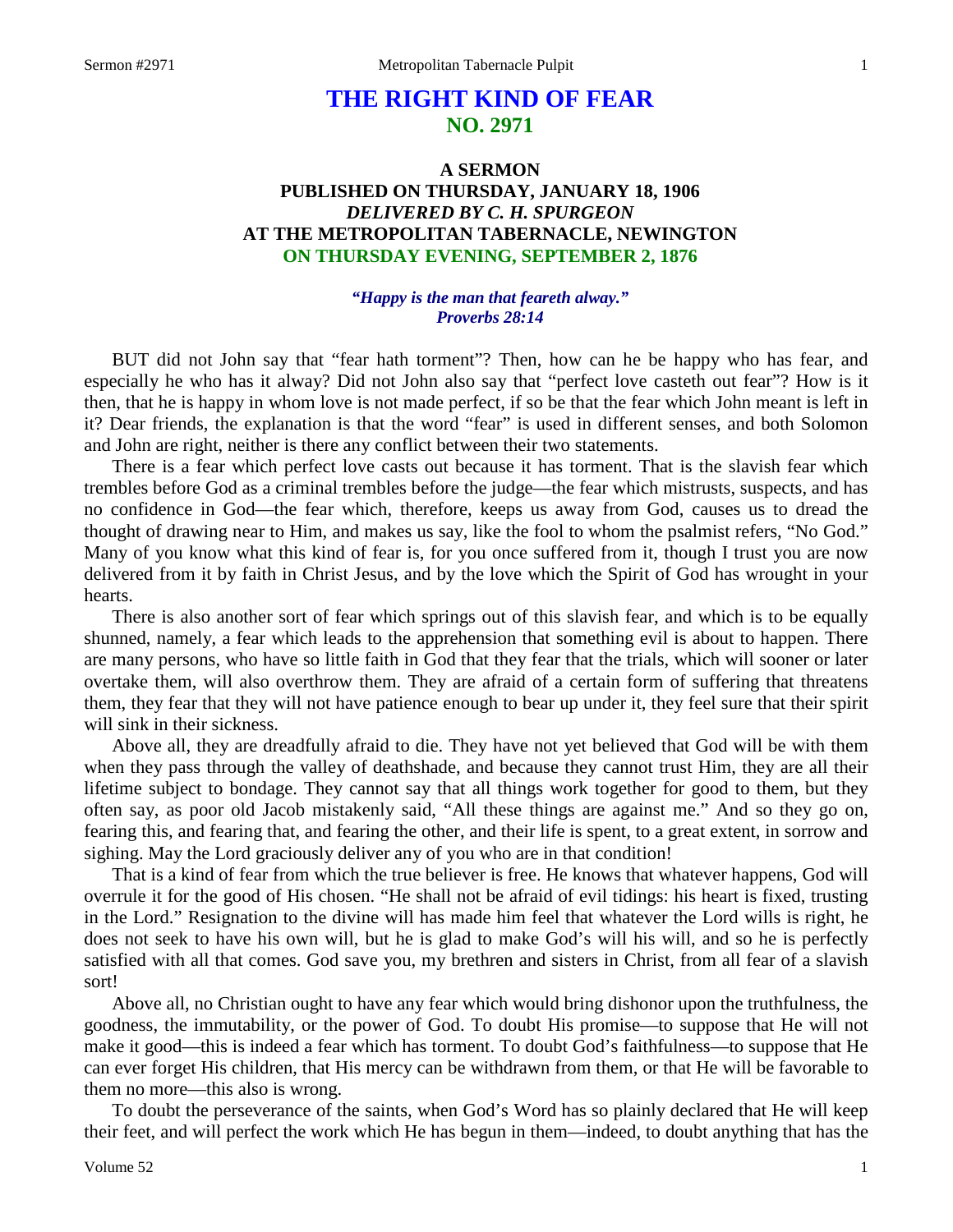inspired Scriptures to support it, and to tremble in any way when your trembling arises out of a suspicion that God may change, or cease to be faithful to His promises, and faithful to His Son, all that kind of fearing is to be cast far from us.

But dear friends, there is another fear that ought to be cultivated—the reverential fear which the holy angels feel when they worship God, and behold His glory—that gracious fear which makes them veil their faces with their wings as they adore the Majesty on high. There is also the loving fear which every true, right-hearted child has towards its father—a fear of grieving so tender a parent—a proper feeling of dread which makes it watch its every footstep, lest, in the slightest degree, it should deviate from the path of absolute obedience. May God graciously grant to us much of this kind of fear!

Then there is a holy fear of ourselves, which makes us shun the very thought of self-reliance—which weans us equally from self-righteousness and self-confidence—and which makes us feel that we shall surely fall unless the Lord shall continually hold us up, and that we shall certainly die unless He shall sustain our spiritual life. This fear of our own selves—the fear of sinning against God—is a fear which we ought always to cherish, and concerning which the text says, "Happy is the man that feareth alway."

I have taken this topic for a special reason. You know that we have recently had a great deal of preaching of "Believe! Believe! Believe!" and I have very heartily joined in the evangelistic services which have been held. We have also had a great deal of singing about full assurance, and we have had a little chattering about perfection, or something wonderfully like it, as far as I can make it out, and as I put all these things together, I cannot help being afraid that there will be a great growth of the mushrooms of presumption.

With warm days and damp days, and with everything tending to make vegetation luxurious, we may expect to see an abundant crop of poisonous fungi growing up—noxious agarics, toadstools, and I know not what besides. They will come up in a night, but they may not be destroyed in a night, and they will be a great nuisance, and possibly worse than that. So I want to speak in such a way that we may all be led to do some sincere heart searching, and to commend to you the cherishing of an anxious fear lest, peradventure, all that glitters should not prove to be gold, and lest much of that which looks like wheat should, at the last, turn out to be tares.

**I.** My first observation shall be that THERE IS, AFTER ALL, VERY GRAVE CAUSE FOR FEAR.

Otherwise, Solomon would not have been inspired to write, "Happy is the man that feareth alway."

There is cause for fear, dear brethren and sisters who love the Lord, *because corruption still remains in us*. In the best man or woman here, there is still the old flesh that lusts against the Spirit, that flesh which is in constant enmity to the Spirit, and will never be reconciled to it. If that flesh keeps quiet for a time, it is there all the while, just as a lion is still a lion even when he is lying hidden in his den. He only needs some dark hour to come, and he will rush forth from his den, so is it with the flesh which still lurks within us.

When a man imagines that all his corruptions are gone, that is no proof that he is clean rid of them, but only that he does not really know his true condition, for if God were but to lift the veil that covers his eyes, and let him see the great deeps of sin that are in his nature, he would soon discover that he has grave cause for fear, and he would be driven to cry out to God, "Oh, keep me, I beseech Thee, or else I shall commit spiritual suicide! I must and shall become like the vilest of apostates, unless Thy sovereign grace shall hold me on my way."

There is also cause for fear, my brethren, *if you look around at the world in which we live*. This vile world has not changed its character, it is no more a friend to grace than it was in the days of the early Christians. It was a difficult thing to be a Christian in the days of Diocletian and the other persecuting Roman emperors, but I sometimes think that it is an even more difficult thing to be a Christian now. To be a soldier under Hannibal, and to fight bravely when crossing the Alps, must have been a difficult task, but it was far more trying for the soldiers when they reached sunny Italy, and their holiday amusements destroyed the discipline of the army.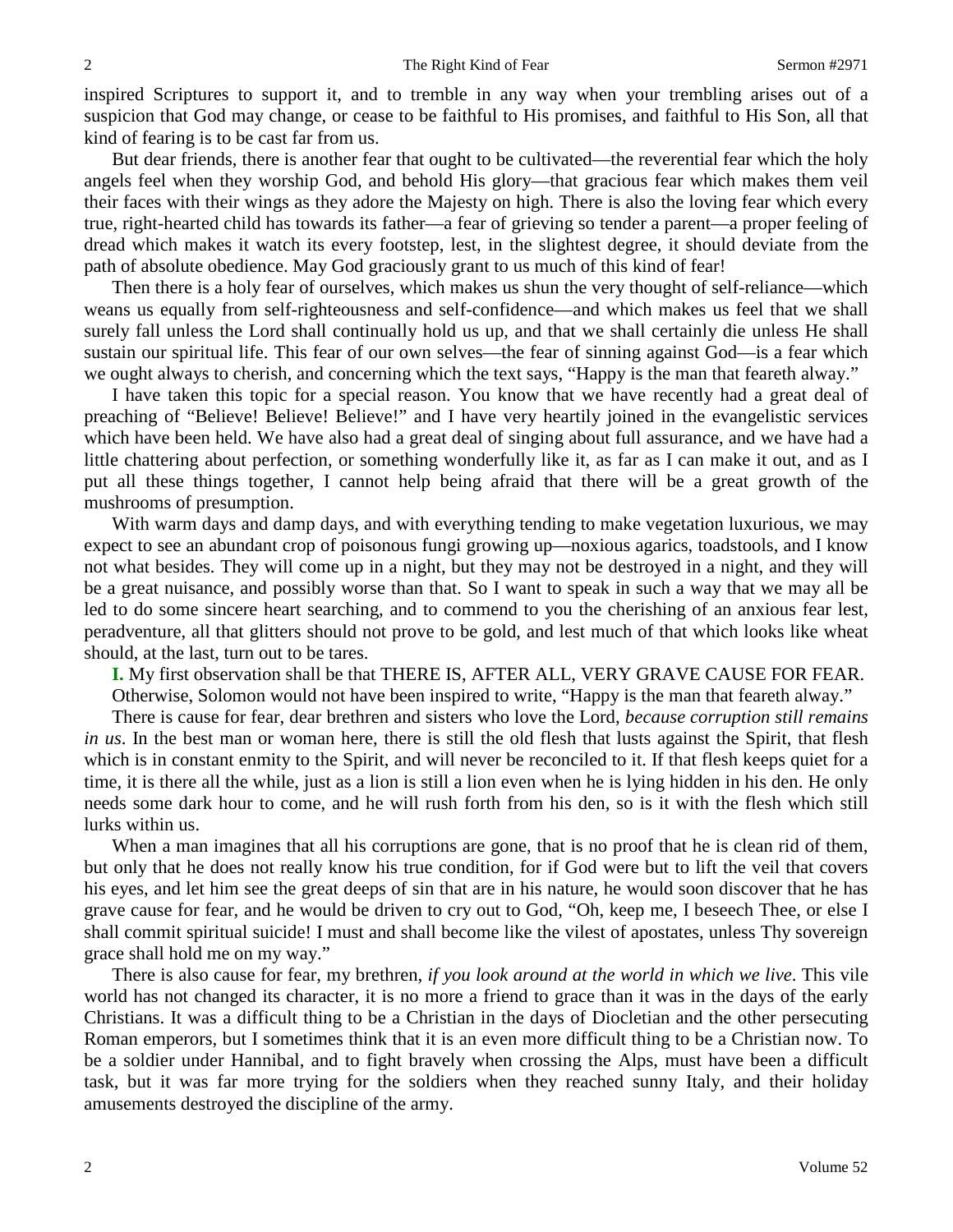The Christian camp, at the present time, seems to be pitched in a sunny plain, where all the surrounding influences tend to relax the sinews of the warriors, and to take away their strength. It is hard to keep to the narrow way when the broad road runs so near to it that sometimes they seem to be one. The time was when the broad road was so distinct from the narrow one that we could easily discern who was travelling to heaven, and who was going to hell, but now, the devil has engineered the broad road so very close up to the side of the narrow way that there are many people who manage to walk on both of them, they never seem so pleased as when they can first take a little turn on the narrow road, and then, afterwards, take another turn on the broad one.

Let us never imitate Mr. Facing-both-ways, but let us walk only in the narrow way that leads unto life, whatever it may cost us to do so. You must be in a very singular position if you never have any temptations, indeed, I should not be surprised to learn, if you live where you have no temptations, that you are undergoing a worse trial than temptation itself would be. In such a place as that you are very likely to get stagnant. The very pleasantness of the situation may put you off your guard, and you will not live so near to God as you would have done if your surroundings had seemed to be more opposed to your growth in grace. There is cause for fear then, when all around us there is an enemy behind every bush, a temptation lurking in every joy, and a devil hiding himself under every table—when, as old Francis Quarles used to say—

> *"The close pursuer's busy hands do plant Snares in thy substance; snares attend thy want; Snares in thy credit; snares in thy disgrace; Snares in thy high estate; snares in thy base; Snares tuck thy bed; and snares surround thy board; Snares watch thy thoughts; and snares attach thy word; Snares in thy quiet; snares in thy commotion; Snares in thy diet; snares in thy devotion; Snares lurk in thy resolves, snares in thy doubt; Snares lie within thy heart, and snares without; Snares are above thy head, and snares beneath; Snares in thy sickness, snares are in thy death."*

Besides that, dear friends—in addition to having a store of dry tinder within our heart, and showers of sparks falling near us—besides having a great heap of gunpowder within our nature, and being constantly exposed to the fires that burn all around us, we must remember that *there is such a thing as self-deception in the world.* This is a great and a common danger. Do you not yourselves know some who have been self-deceived?

I have had a wide experience in watching over the souls of others, and many persons have come under my notice, who have thought themselves Christians, and I have often wondered how they could think so. I have seen that in their lives which has led me to feel sure—as sure as one man can feel concerning another—that the grace of God could not be in them, yet they have not had any doubt or suspicion concerning their Christianity.

Now, brethren and sisters, do not you know some people like that? Well then, is it not possible that the judgment which you have formed concerning them is the very same that others have formed concerning you? And perhaps that judgment is true.

There have been great preachers, who have been very eloquent men, and God has even condescended to use them in His service, yet, afterwards, it has been discovered that they were living in gross sin all the while that they were preaching holiness to others. If that has been the case with only one preacher, might it not also be the case with me? Have you never heard of church members, who have come regularly to the communion table, and been very prominent in the work of the church, and apparently leading the way in all good things, yet after all, they were rotten to the core? They had made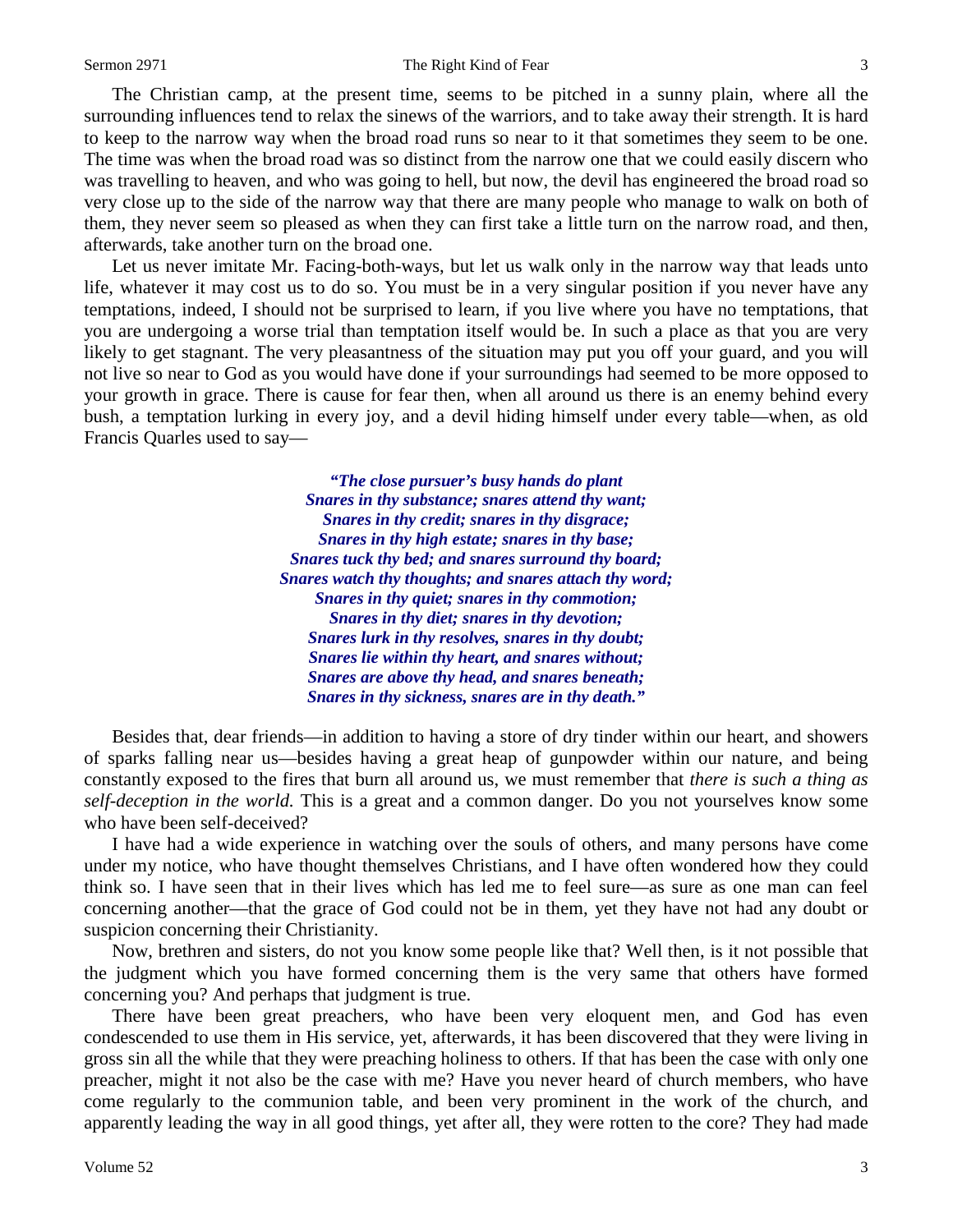a mistake altogether—unless they had willfully deceived others instead of themselves—in professing to be Christ's people at all. Well then, if some have acted like that, may not you do the same? I do not wish to say anything unpleasant merely for the sake of making you feel uncomfortable, but I want you to remember that my text says, "Happy is the man that feareth alway."

Sometimes, to examine the foundation on which we are building for eternity, to look into the profession which we have made, to see whether it will stand the wear and tear of daily life, and to judge whether it will be likely to endure the test of our dying day, and the still sterner test of the day of judgment—is a wise occupation for every one of us.

The man who dares not have his ship examined is the man who knows that some of the timbers are rotten, and if you do not like being examined, you are the very men who ought to put yourself through that process without a moment's delay, obeying the injunctions of the apostle, "Examine yourselves, whether ye be in the faith; prove your own selves. Know ye not your own selves, how that Jesus Christ is in you, except ye be reprobates?"

There is also great cause for fear, because *some Christians have been "saved; yet so as by fire."* Oh, with what difficulty have some of God's ships entered the eternal harbor! They have lost their masts, the deck has been swept clear of everything, they have been well-nigh abandoned as derelict, and if it had not been that the eternal grace of God had ensured the safety of the vessels, they must have drifted away to destruction, and gone to the bottom of the sea.

And what tugging there has been to get some souls into heaven! Do you not know some of that sort? I saw one, not long ago. I had highly esteemed him at one time, but from what I learned afterwards, I saw how little cause there was in him for my esteem. He had professed to be a child of God, but he was weeping and wailing, and asking whether there was any hope for him.

As a contrast to such a sad case, I may say that I have stood by the bedsides of many others, and have learned from them lessons that I can never forget, for they have told me something of the joys of heaven by the very glances of their eyes, and the wondrous words which have fallen from their lips, often more full of poetry than poetry itself. They have seemed to be inspired, and to be favored with visions of the hereafter as they have looked through the veil which had become so thin to them.

But I have also seen some, such as the one I mentioned just now, who have not lived near to God, who have neglected prayer, who have done but little service for Christ, and when they have come to die, they have been "saved; yet so as by fire." They have had to come, in their last moments, without any comfort or hope, without any joy in the Lord and cry, "What must we do to be saved?"—just as though they had never known the way of salvation, although they have been professors for years. Instead of having an abundant entrance into heaven, they have just been saved, and no more.

Now, you and I do not want to have such an experience as that, and therefore let us always fear lest we should get into such a state of heart that this should be our case. Let us fear lest we lose communion with God, let us fear lest we misuse any grace which the Holy Spirit has given to us, let us fear lest we become fruitless and unprofitable, let us fear lest we lose the light of JEHOVAH'S countenance, if we do so fear, we shall understand what Solomon meant when he wrote, "Blessed is the man that feareth alway."

**II.** Now secondly, I want to prove to you that THE MAN WHO DOES SO FEAR IS A HAPPY MAN. I will show you that by a few contrasts.

The word "happy" in our text may not exactly mean that the man enjoys happiness just now, but that he is really happy, he has the root of true happiness in him, and he will have the fruit in due time.

Now, here are two men. One of them says, "I am a child of God, I have had a very deep experience, I know all the doctrines of grace, blessed be God, and I feel that I am thoroughly confirmed in Christian habits. I may be tempted to sin, but I shall be able to resist the temptation." Take a good look at that man, so that you will know him when you see him again. With a formal prayer, he leaves his bedroom in the morning, and he goes forth to his business, perfectly satisfied with himself whatever may happen.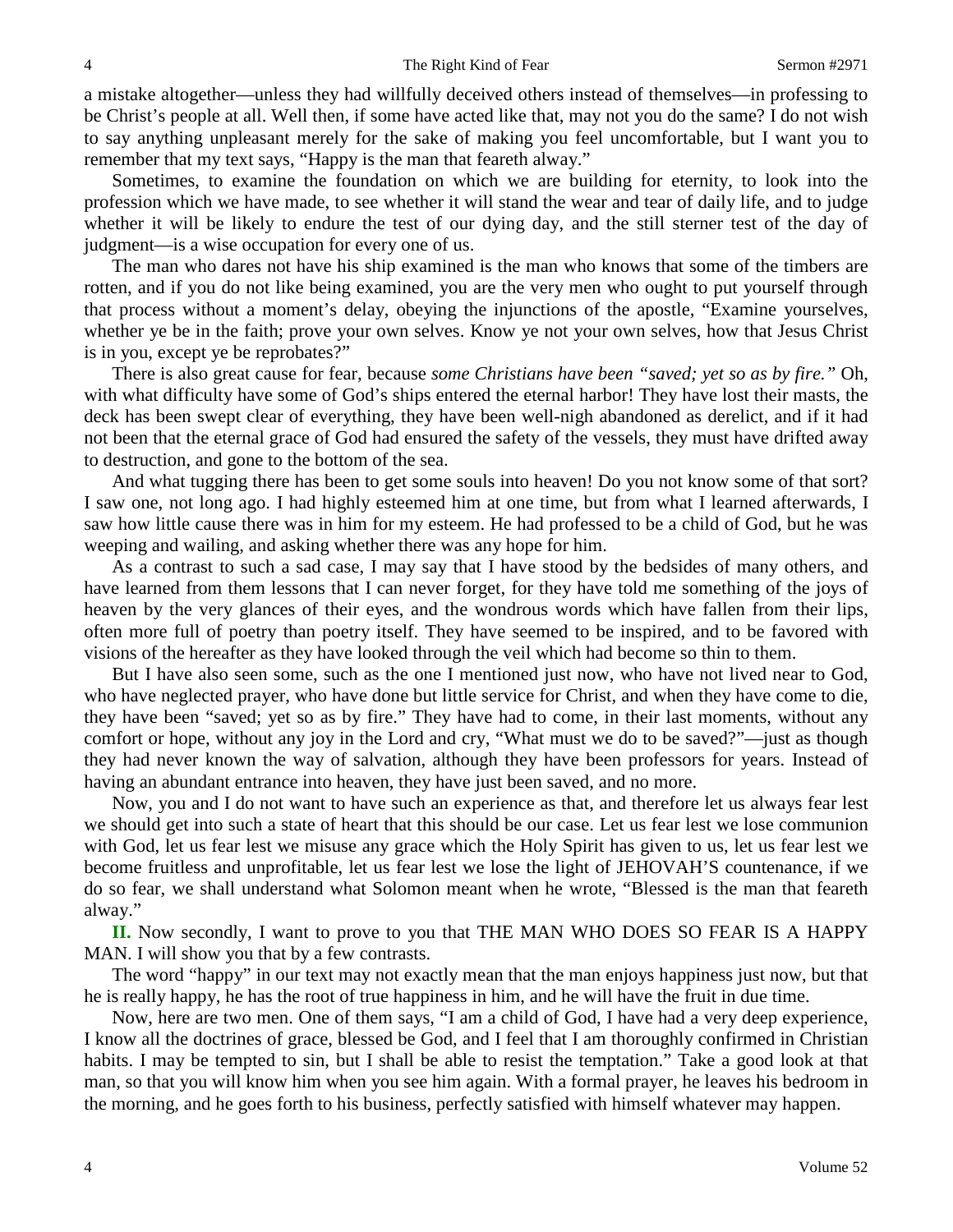Here is another man. He says, "I believe I am a child of God, for I have trusted in Jesus Christ as my Savior, and I know that I am safe in His hands, but I dare not trust myself. I feel that unless He shall uphold me all through this day, I may, by my words, or my actions, bring dishonor upon His holy name, and I tremble lest I should do so." See him kneeling down there by his bedside, and hear how earnestly he pleads with God. His prayer is something like this, "O Lord, I am as helpless as a little child, hold Thou me up, or I shall surely fall! I am like a lamb going out among wolves, O Lord, preserve me!"

Now, which of these two do you regard as the really happy man? The happiness of the two men may, to a superficial observer, appear to be about equal, but which happiness would you prefer to have? I say—and I think most of you will agree with me—God save me from the so-called happiness which is careless and prayerless, and give me that holy fear which often drives me to my knees, and makes me cry to God to keep me.

Well now, night has come on, and the two men have reached their homes. Neither of them has fallen into any gross sin during the day, they have both been preserved from that evil. One of them retires to his bed after a few sentences of formal prayer, with no life or earnestness in it, and no expression of his gratitude to God, and he soon falls asleep in perfect contentment with himself.

The other man looks carefully over all that has happened during the day, for he is afraid lest he may have sinned against God even unconsciously, and he takes notice of things which the other man does not think anything of, and he says, "Lord, I fear that I erred there, and that I failed there, forgive Thy child, and help me to do better in the future." Then he says, "I thank Thee, O Lord, that Thou hast kept me, by Thy grace, from being surprised by sudden temptation, and Thou hast enabled me to honor Thy name, at least in some degree! I give all the glory for this to Thee, and now, my Lord—

> *"'Sprinkled afresh with pardoning blood, I lay me down to rest, In the embraces of my God, Or on my Savior's breast.'*

Now, which is the happy man of these two? I know which I should like to be—the man who is so fearful and so full of trembling that he wonders that he has not fallen, and who is sometimes almost afraid that he has, and who, therefore, walks humbly before his God. Is he not infinitely to be preferred to the other man who thinks it is a matter of course that he shall always stand, and who has no qualms of conscience about what he calls little faults? You may rest assured that the seeds of untold misery are already sown in that man's heart.

Think of these two men under another aspect. Imagine that they are sailors out at sea. One of them is well aware that a certain course is very dangerous. Some captains have been able to take it, and have made "a short cut" by doing so, and he decides that he will take that course. He can see that his vessel is bound to go near some very ugly-looking rocks, and among a number of sharp ledges where many others have been wrecked, but he is a bold, daredevil sort of fellow, he believes that all will be right, and he has no fear.

But here is the other captain, and he says, "My motto is to keep as far away from danger as I possibly can. I know that in fair weather, that passage may be safe, but then I cannot reckon on fair weather. I may be caught in a fog, and not know where I am, or a terrible storm may come on, and drive me where I do not wish to go. I shall, therefore, take the longer course, which is also the safer course."

Now, in which of these two vessels would you like to sail, and which of the two captains do you esteem to be the happy man? Of course, you say the second one. We admire courage, but we do not admire foolhardiness, and the Christian man, who seeks to steer clear of temptation, who endeavors to be precise and exact in his mode of living, so as not to go near to sin, but to avoid it, and keep away from it, must be judged to be, in the best sense of the word, a happier man than the one who courts temptation, and heedlessly rushes into a position of peril.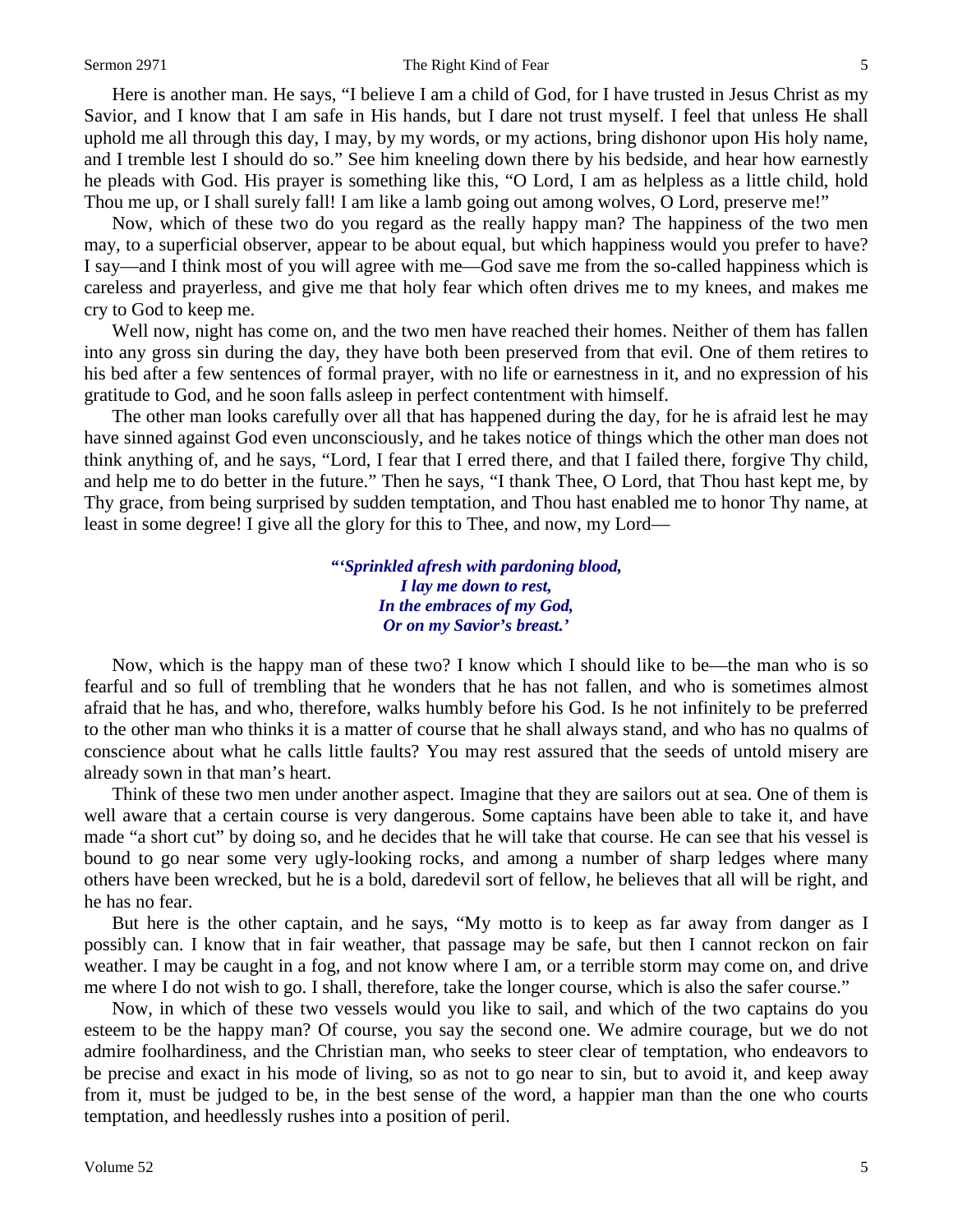Look at the difference between what these two men regard as happiness. The one who was not afraid said, "Why should I fear? Am I not getting to be an old-established Christian now? Have I not resisted temptation for such a long while that I need not fear it now? I feel that I may do what young people must not do, it would too dangerous for them, but it will never hurt me."

So he talked, but look at him now. He has become so fond of the drunkard's cup that he was seen reeling through the streets, or else he has been so enchanted by the lusts of the flesh that he has committed himself fatally.

Or it may be that he was strongly tempted to make money very quickly, and quick money making and honesty never go together, except by a very extraordinary concatenation of circumstances, and this man thought it would end all right, and that he should make a great haul, so he asked the devil to help him throw the net in just that once, and now he has got into the clutches of the law, and his name—the name of a man who once made a profession of religion—is bracketed with that of other rogues and vagabonds!

But now look at the timid man—the man who said, "I know that I shall never be intoxicated if I never take anything that is intoxicating, I know that I shall not be a thief if I never take anybody's money but my own, I know that if I never indulge even in indelicate expressions, if I never think of or look at anything that is impure, I shall not be likely to go in that evil way which I utterly abhor,"—that is the man who is both safe and happy, "The man that feareth alway."

Some people call him a milksop, and say that he has not spirit enough to do as others do, but just look at him. He can go in and out of the house of God as an honorable Christian man, while the other one, of whom I have told you, is a moral wreck, and his name is a byword and a reproach.

I can bear my testimony that I have seen high professors so act as to become a stench in our nostrils, and on the other hand, I have seen poor, timid girls, who were half afraid they were hypocrites, and poor trembling men, who used to come to me for comfort and counsel, lest they should be deceiving themselves. I have seen many of the latter class enter the port of glory like ships in full sail coming into the harbor, while those other vessels, with their painted hulls, that seemed to tempt a shot from the enemy, have gone to the bottom, and they have been lost to us, and lost to themselves.

Now I will suppose that both these men, whom I have been describing, have fallen into a certain sin, see what a difference there is between them now. The man who has not any fear says, "Well, yes, there is no doubt that I did wrong, but then,"—and he begins telling all about the circumstances under which he says that he was "overtaken." He tries to make out that he was an innocent victim who was deceived by somebody else.

Now listen to "the man that feareth alway." "Ah!" says he, "I have sinned," and he hangs his head in shame, and then adds, "I have no excuse to make, and you cannot say anything to me that will be half so heavy and so hard as what I say to myself. God will forgive me, I have no doubt, for I have truly repented, but I can never forgive myself."

The first man has a dry eye, and a proud, defiant spirit, and it is very likely that, having committed that one great sin, he will go on, and commit another, and yet another, and get harder and harder in his heart continually, yet all the while talk about being one of God's elect, who will be saved at last. Well now, that man is not a happy man. I pray that none of us may ever experience the wretchedness of having a seared conscience, and get into a state of indifference in which we can trifle with sin, and yet pretend to be the servants of God.

But oh, if we do fall into sin, may the Lord make us very tender about it! Let this be our prayer—

*"Quick as the apple of an eye, O Lord, my conscience make! Wake my soul, when sin is nigh, And keep it still awake."*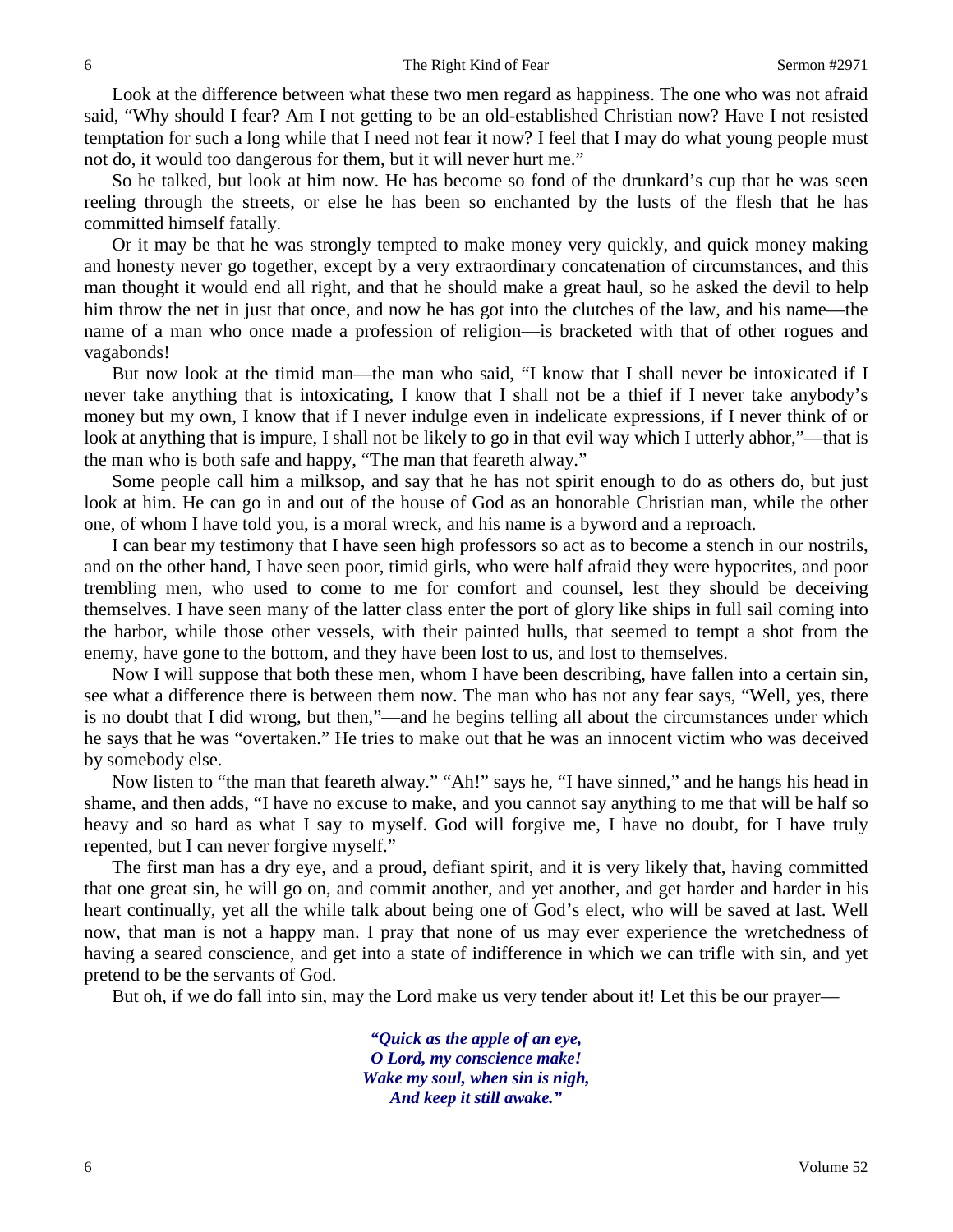Dear brothers and sisters, may you, by God's grace, be preserved from sin, but if sin should come upon you unawares, may your bones be broken by it, and may you feel that your very heart is wounded because you have wounded your God! To repent of sin, is one of the hallmarks of a Christian, but to have a hardened, un-trembling heart, is one of the sure marks of the reprobate who are far off from God.

I might thus continue to show you, by a hundred contrasts, that the man who feareth alway is the really happy man. Suppose that we are fishing, and that we have cast our lines into the water. There is one fish that is altogether afraid of our bait, and of all our arrangements, and he swims as far as ever he can up or down the stream away from us.

But here are some fish that are quite charmed with our worm. They say that they do not mean to swallow the hook, but we do not believe them. They say that they mean to get the worm off without letting the hook catch hold of them. They have very clever ways of sucking worms off hooks, and they are going to show what they can do, and soon they are caught.

But happy is the fish that fears the bait as well as the hook, and so keeps right away from both of them. When some of us were boys, we used to set traps for the sparrows and other birds in winter time, and we would watch to see them go in to eat our crumbs inside the trap. Sometimes there would come a bird that had seen our arrangement before, and had been almost caught in it, and knew all about it. Well, as soon as ever he looked at it, he made up his mind that he would give our trap a very wide berth, so he flew away as far as he could.

But there were some other birds that would come, and look at the trap, and even perch on it, and presently some of them would get into it. Of course, they did not mean to be caught, they thought they knew the way to go just far enough into the trap to get those grains of wheat, and then to fly out, but once in, they could not fly out.

And sinners are just as foolish as those sparrows. Of course, they do not mean to be caught, they will fly out of the trap all right when they have eaten the wheat! Yes, but I say, happy is the bird that feareth alway, and that keeps far off the trap, and unhappy is the bird that thinks it can go just so far into the trap, but fully intends to go no further.

Oh, how many young men and young women have been ruined because they have gone just so far into sin, meaning to stop there! But they could not stop there, they began to slide, and the ice carried them along where they never meant to go. The only safe plan is to keep off the ice altogether. If you do not take the first wrong step, dear friend, you will not take the second, and if divine grace makes you fear and tremble before you begin to go down the hill, you are not likely to be found amongst those who have fallen to the bottom. Happy is the man, in this sense, that feareth alway.

**III.** But I must pass on to notice, in the third place, that THE MAN, WHO HAS THIS FEAR IN HIS HEART, WILL DO WELL TO HAVE IT THERE CONTINUALLY, "Happy is the man that feareth *alway."*

*Have this fear concerning your holy things*. For instance, when you come up to God's house to worship, be afraid, as you are coming along, lest you should be only a lip-server, and so get no blessing. If you are afraid of that happening, it will not happen. And when you are sitting in your pew, say to yourself, "Now, it is possible for me to become a mere formalist in worship, and I may be listening to the Word of God with my ears, yet not receiving it into my heart. I am sorely afraid lest it should be so."

Brethren and sisters, it will not be so if you are afraid that it will be. And when the service is over, say to yourself, "I am afraid that I did not worship God in spirit and in truth, as I should have done, I fear that I did not praise Him, or pray to Him, with my whole heart, as I ought to have done. O Lord, pardon the iniquity of my holy things!"

I do not think any man ever preaches as he ought to preach if he is satisfied with his own efforts. I sometimes feel thankful to God for the feeling of dissatisfaction that possesses me every time I preach. I often feel, as I am going home, that I should like to go back again, and try to do it so much better—I do not mean better in an oratorical way, but pressing the truth home to men's hearts more earnestly and more simply. I think that in this sense, it is right that we should fear always.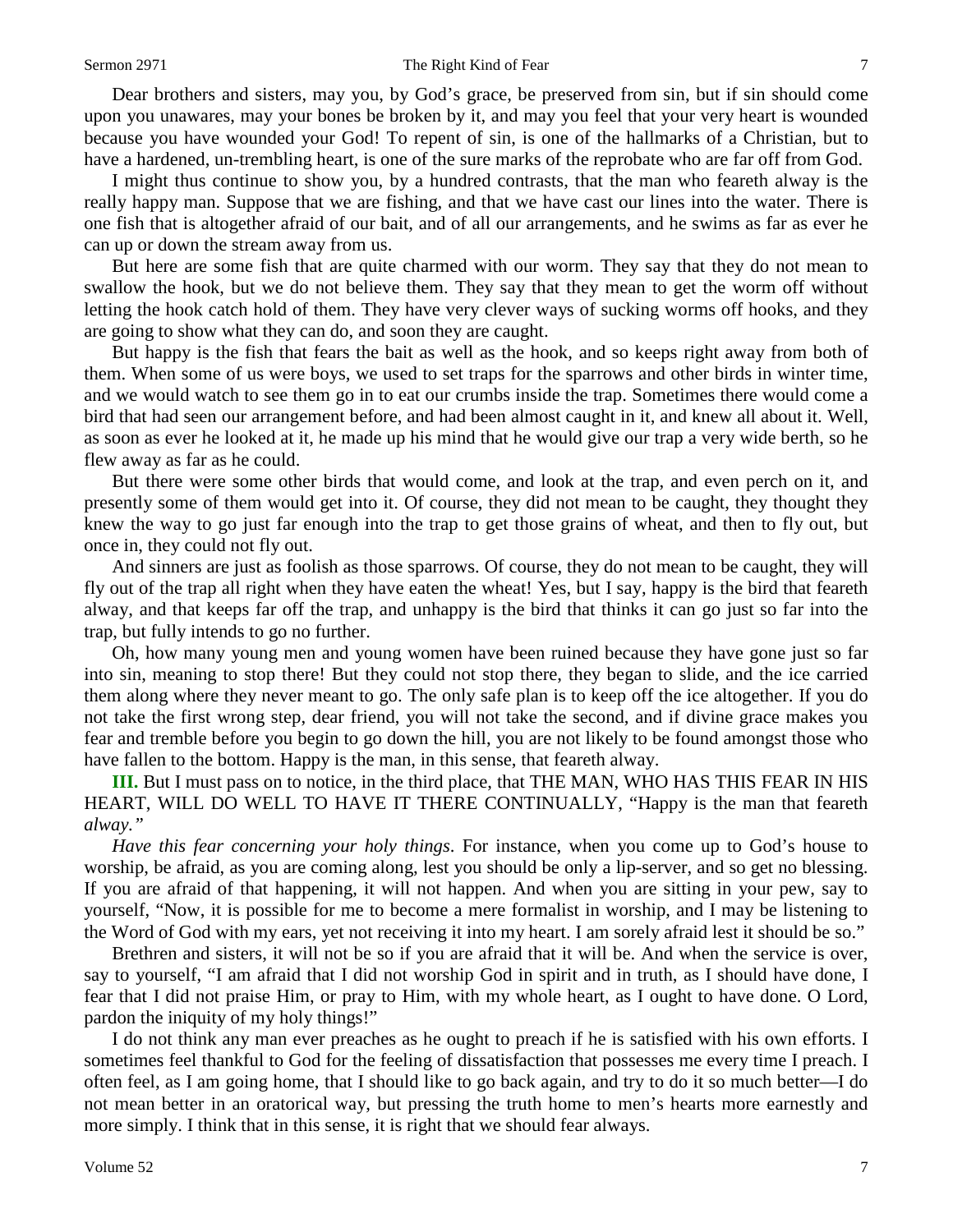Ah, my dear young brother in the college, you are afraid that you will become cold-hearted, but you never will as long as you cherish such a fear as that. If you are afraid that you will by and by, preach in a perfunctory, official manner, you will not fall into that bad habit if you live in dread of doing so. If you are afraid that you will not set a good example to your people, I believe that you will set them a good example.

But if you ever feel, "Oh, I can preach, and practice too, I am all right," it may happen that God will rebuke your pride, and let you see, and perhaps let your enemies see, what a poor fool you are, after all. Blessed is the man who, in his holy things, feareth alway—the man who is afraid, when he is on his knees alone, lest he should not pray aright—the man who is afraid lest, either in public or in private, he should act the hypocrite before his God.

And happy is the man who has *this holy fear in his own house*—the man who says, "I am afraid lest I should not act as a Christian father ought to act towards his children, or as a Christian husband should act towards his wife." Other members of the household may say, "I fear lest I should not be such a wife, or such a child, or such a servant, or such a master as I ought to be." These are the people who usually are what they should be—those who are afraid that they are not. Those who are the most anxious lest they should fail are generally those who do not fail.

And I would like you also *to be anxious in your business, for fear lest you should in any way take advantage of anybody*—lest, in the measure, or in the weight, or in the price, or in the invoice, these should be any mistake which would unjustly benefit you. The man who is afraid of anything like that will be an honest tradesman, you may rest assured of that.

As for the servant or the workman who is afraid that he will not give a fair day's work for a fair day's wage, and the employer who is afraid that he will not give his servant or workman as much as he ought to give him—I can only say that I wish we had many more of that sort of men than we already have, though I know a good many of that sort. If we are afraid of wronging one another, and not loving our neighbor as ourselves, that is a healthy kind of fear, and the more we have of it, the more happy we shall be.

And if, perchance, there should not seem to be in yourself any special cause for this fear just now though "let him that thinketh he stands take heed lest he fall"—then *begin to be afraid for the church of which you are a member*. This is a fear which is always resting heavily upon me—the fear lest we should lose our earnestness in prayer—lest we should not care as much as we ought for the souls of men—lest the members of our church should grow worldly—lest we should become cold and indifferent towards our dear Lord and Master. Never lose this wholesome kind of fear concerning this church, and your fellow members, or concerning any other church with which you are connected.

Then, *have a solemn fear about your own children,* lest, possibly, you should not have trained them up as you should have done, or should not have prayed for them as you ought to have done, or lest your own example should not have been such as they could safely follow. Be afraid for your children, as Job was for his. When they met together to feast, he "offered burnt offerings according to the number of them all: for Job said, It may be that my sons have sinned, and cursed God in their hearts." The man who is thus afraid that things may be wrong is the man who is most likely to keep everything right.

Many a man, who becomes a bankrupt, is so largely because he does not examine his books. He says that he does not like looking into his books, they are very unpleasant literature to him, and he never sees to the details of his affairs himself. He leaves this to John, and that to Thomas, and the other to one clerk, and something else to another, and then one day he wakes up to find that everything has gone to smash.

Do not let it be so in your household, or in your temporal affairs, or in your spiritual concerns, but look into everything yourself, and watch everything carefully, for in this way, by fearing alway, you will be both safe and happy in the hands of God.

**IV.** Now lastly, THERE ARE SOME WHO HAVE INDEED VERY GRAVE CAUSE TO FEAR.